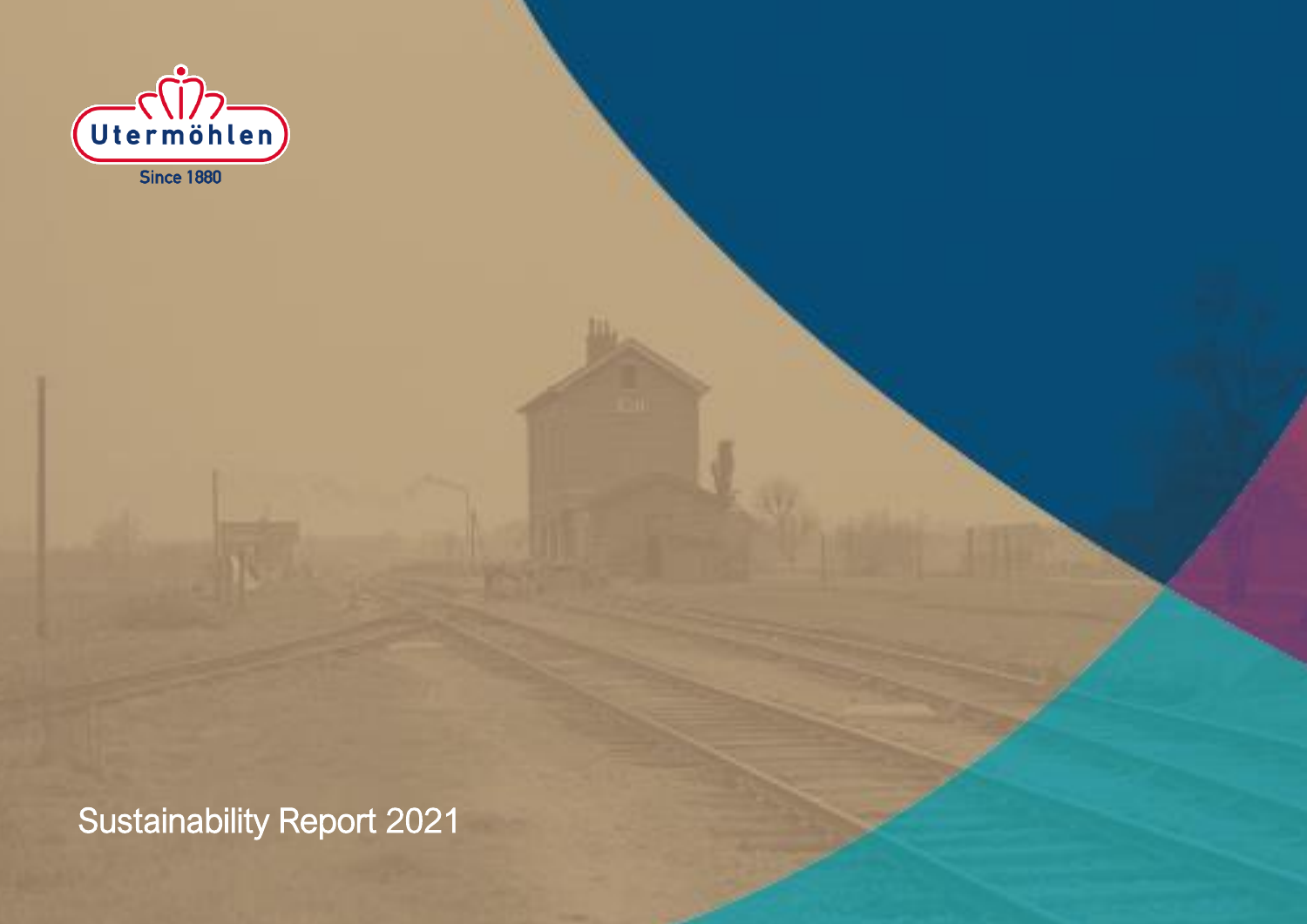#### Sustainability Report 2021

# CONTENT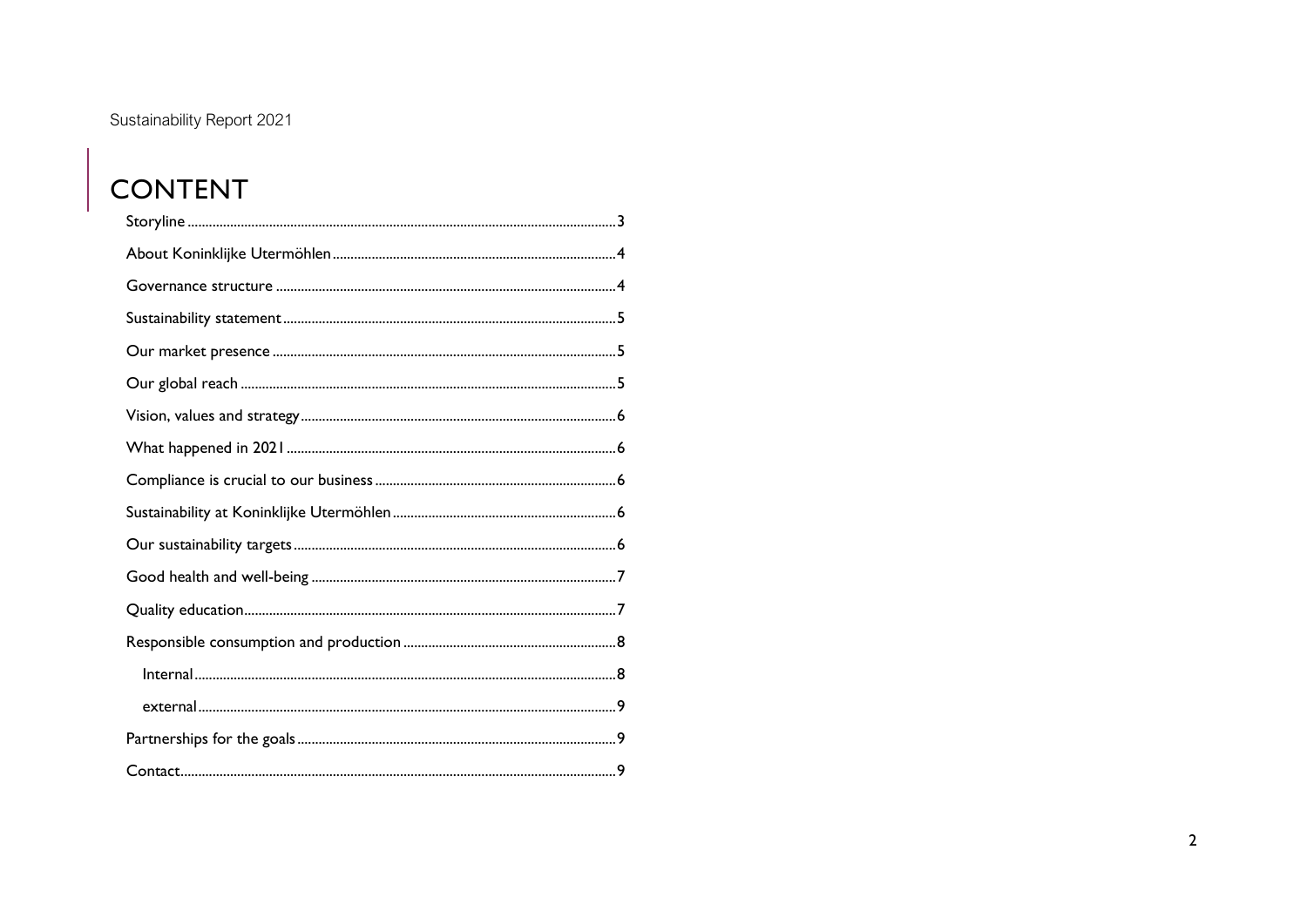#### <span id="page-2-0"></span>Storyline

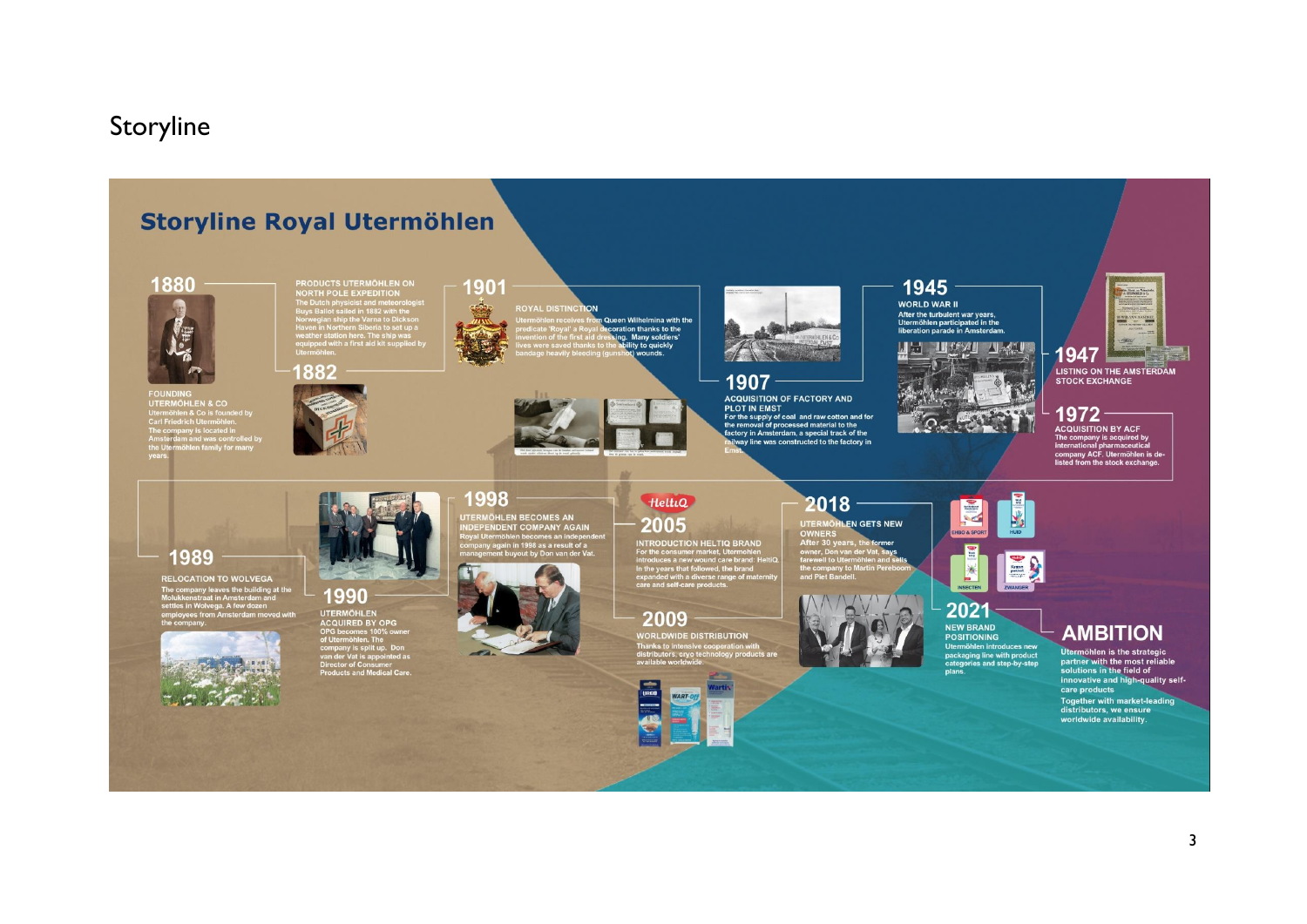#### <span id="page-3-0"></span>About Royal Utermöhlen

Royal Utermöhlen is founded in 1880 and is well known in the wound care industry. The company became a national and international player with the invention of the first aid dressing in 1901. This innovation allowed rapid bandaging of heavy bleeding (gunshot) wounds. This saved many soldiers their lives during various wars waged at that time. This life-saving invention resulted in receiving a "Royal Distinction" by the Dutch queen Wilhelmina. This distinction is still used today.

Nowadays, Royal Utermöhlen has widened its business scope. In addition to supplying wound care products as part of the Utermöhlen professional brand, we also supply wound care and over-the-counter products for minor skin ailments via the HeltiQ brand. Examples of the products manufactured and supplied are innovative over-the-counter products for the treatment of warts, chickenpox, skin complaints, scars and insect products on natural base which prevent, as well as cure, stings and bites.

Improving our existing products and innovating new ones is one of our company's core values. An in-house R&D department, quality assurance and innovation team work together to develop and annually launch new and innovative products. With 25 years of experience we are also specialized in the field of cryotherapy products (treatment by means of freezing). Currently we develop and launch innovative products which are marketed in over 57 countries.

#### <span id="page-3-1"></span>Governance structure



\* The responsibilities of the PRRC are described in the Article 15 of EU MDR 2017/745 and EU IVDR 2017/746 and they can be summarised below

- checking the conformity of the devices, in accordance with the quality management system

the technical documentation and the EU declaration of conformity are drawn up and updated

- monitoring compliance with post-market surveillance obligations
- overseeing incident reporting obligations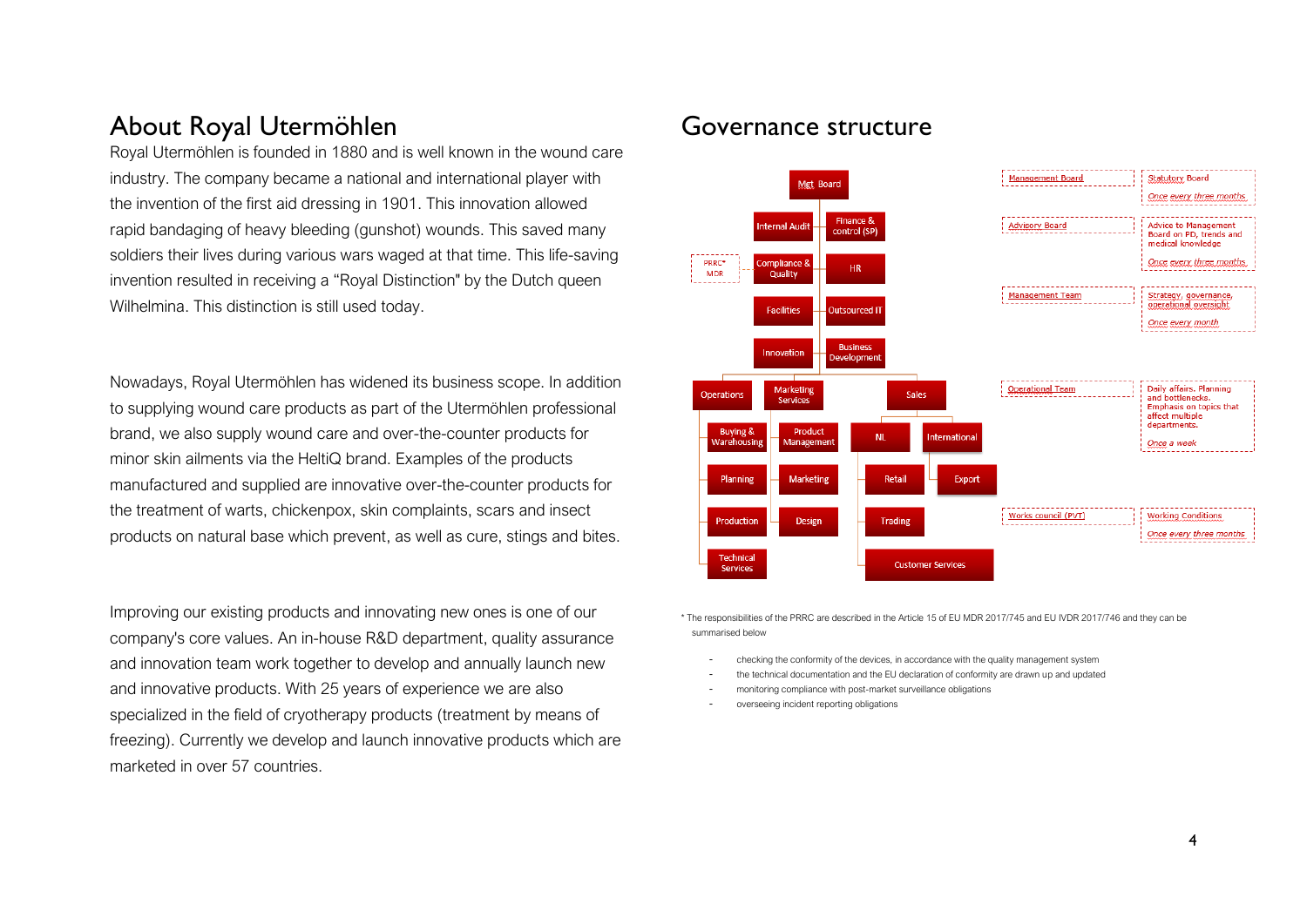## <span id="page-4-0"></span>Sustainability statement

Koninklijke Utermöhlen NV ('UTM') has a long history in the field of skin & wound care and first aid products. UTM's sustainability approach is aimed at taking responsible steps that positively influence the social and environmental impact. To this end, management is consciously working to ensure that environmental impact and social aspects are included in the discussions with suppliers and customers and to gear the internal organization accordingly.

In the internal discussion, the drivers of UTM commitment, quality, effectiveness are continuously used as guiding principles for a long-term healthy organisation.

For the management of social sustainability aspects in the supply chain, UTM joined amfori in 2018 (see also www.amfori.org).

The first steps in 2018 and 2019 have led to a number of initiatives to reduce our footprint. In 2020, this has resulted in the production and delivery of the first cardboard first-aid boxes to Action throughout Europe and the development of the HeltiQ cardboard first-aid box for on the road.

In the meantime, work is being done step by step on further improvements to the range by using FSC-certified paper in packaging and reducing harmful materials as much as possible.

## <span id="page-4-1"></span>Our market presence

Our business is organised in three business units: Retail, Trade and Export. The retail and trade business is mainly focussing on The Netherlands whereas the export activities are taking shape through distributors with a relevant position in their respective geographical areas. In some jurisdictions the wartfreezer device is the market leading OTC product in the treatment of hand and feet warts.

UTM aims to maintain long-term relationships with suppliers, distributors and other stakeholders.

## <span id="page-4-2"></span>Our global reach

On the world map below show the countries where UTM's products are being distributed.

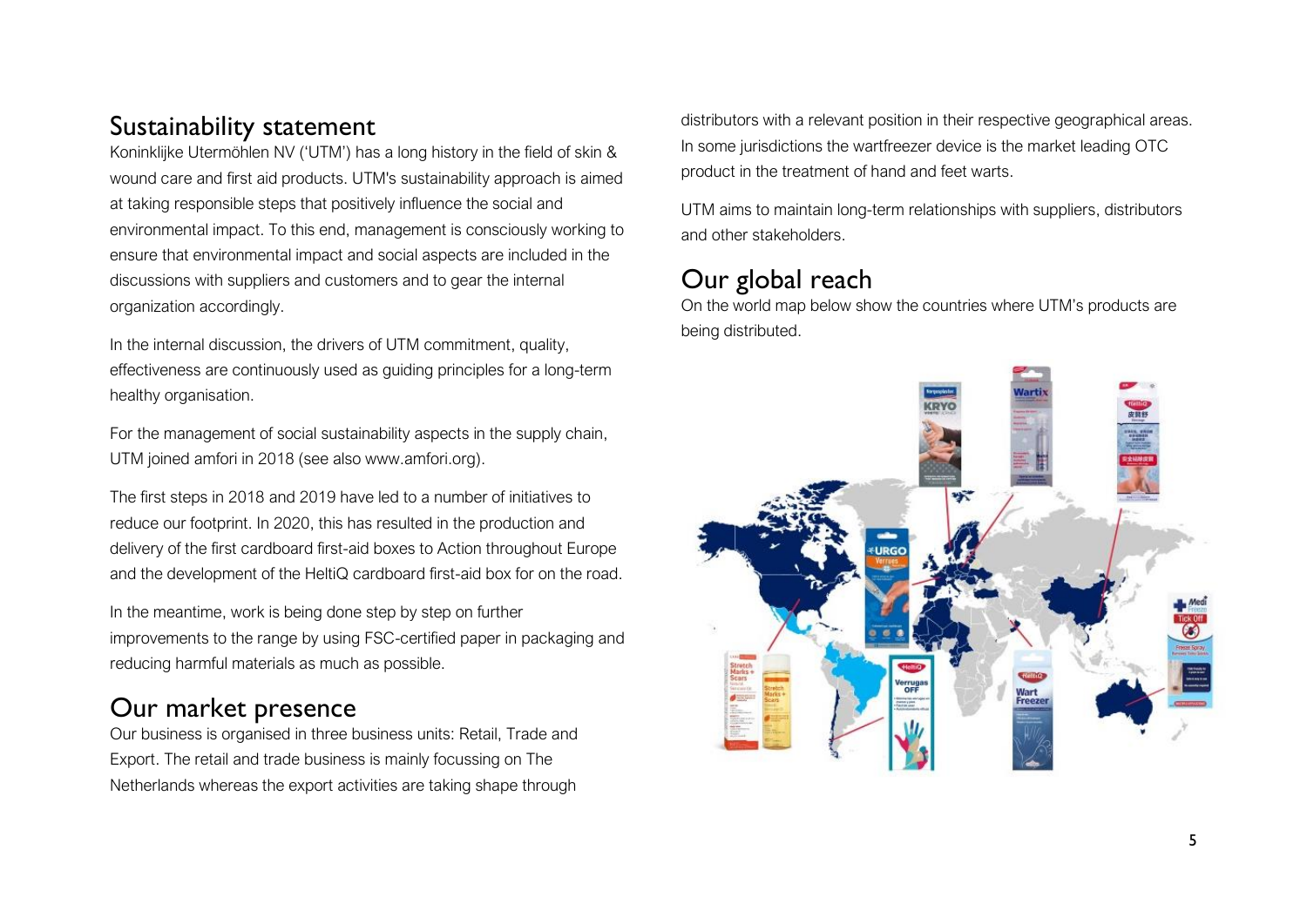## <span id="page-5-0"></span>Vision, values and strategy

UTM's long term vision is to create and maintain a sustainable healthy company by way of enhancing three pillars: quality, effectiveness and commitment.

## <span id="page-5-1"></span>What happened in 2021

After a turbulent first year of the corona pandemic with lock downs, stores closures and pressure on the health systems, also 2021 showed several surprises. Despite the business uncertainty and tragedy of Covid victims, UTM managed to maintain product supply and production on the required level. The uncertainty and limited resources has led to price increases that is resulting in higher inflation levels than usual over the last years.

On May 26, the Medical Device Regulation ('MDR') became effective in Europe. The MDR and its impact on certification and quality management system has led to material efforts in our compliance activities.

In October UTM's management board has organised its first Advisory Board Meeting. With this Advisory Board UTM aims to get better insight in relevant trends and to gain knowledge on certain medical topics. The current composition of the Advisory Board is: a vascular surgeon, a general practitioner and a wound biologist. In 2022 this group will be completed with a dermatologist. The objective is to meet four times a year.

## <span id="page-5-2"></span>Compliance is crucial to our business

As importer and manufacturer of medical devices, Utermöhlen is well aware of the importance of compliance with laws, regulations and

standards. Evidenced by our ISO 13485:2016 certification we manage and maintain a quality management system with procedures that cover all relevant processes in our business. We regard compliance as our life line and aim to constantly bring it at the heart of our activities and to make it relevant for all our employees.

## <span id="page-5-3"></span>Sustainability at Royal Utermöhlen

Utermöhlen has based its sustainability approach on the Sustainable Development Goals that were initiated by the United Nations. The Sustainable Development Goals (SDGs), also known as the Global Goals, were adopted by the United Nations in 2015 as a universal call to action to end poverty, protect the planet, and ensure that by 2030 all people enjoy peace and prosperity.

In 2019 we launched five-year sustainability targets. The status and progress on implementing these are described in the following paragraphs.

## <span id="page-5-4"></span>Our sustainability targets

Having initiated the Sustainable Development Goals working groups within UTM came up with initiatives and targets. Based on the list of the Global Development Goals ideas and plans were set in the areas:

- 1. Good health and well-being
- 2. Quality education
- 3. Responsible consumption and production
- 4. Partnerships for the goals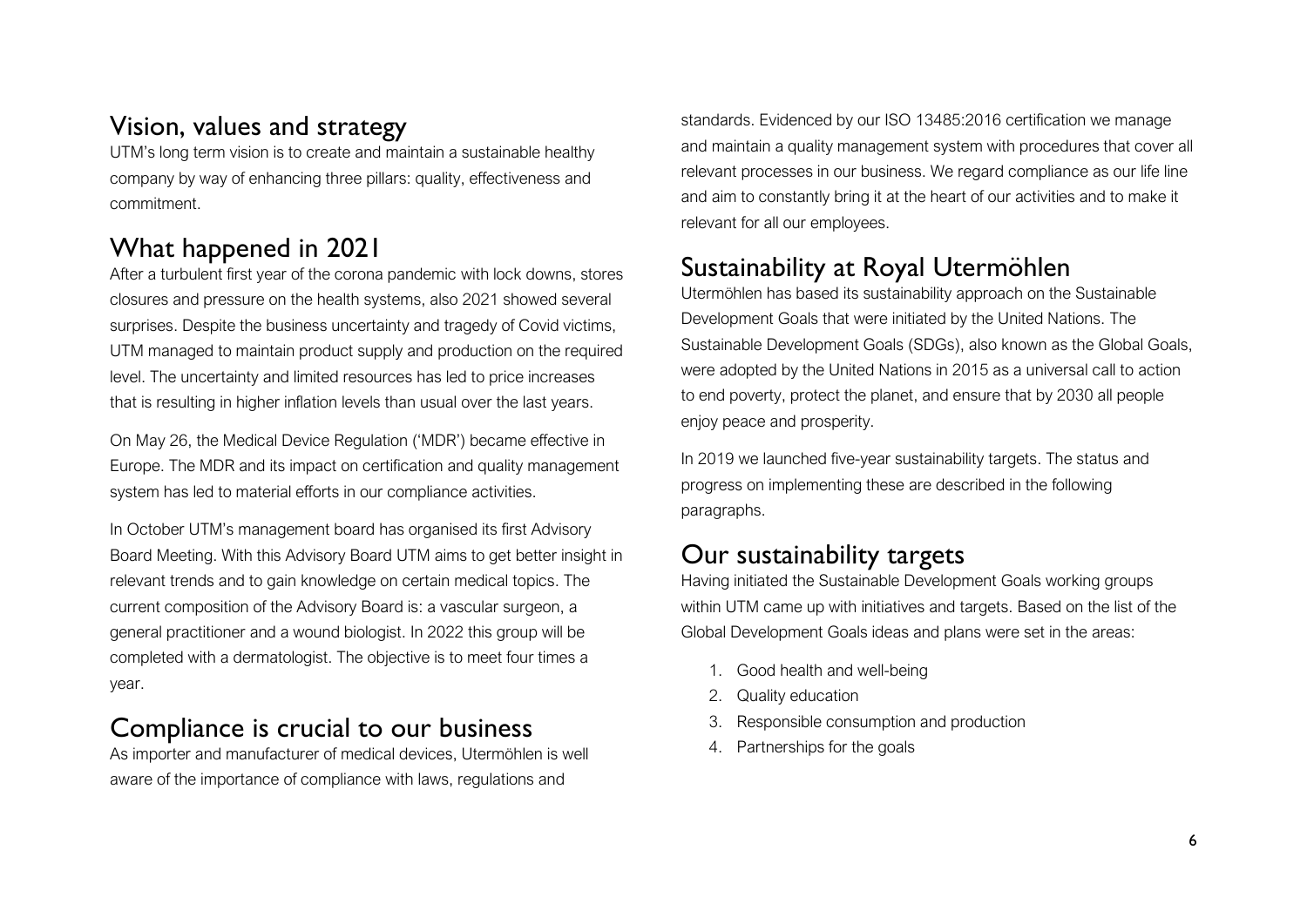The last years have shown good progress on certain initiatives in light of 'the low hanging fruit', but are still light with regards to target setting. This will become an important objective for 2022 in order to be able to create proper impact in certain areas.

## <span id="page-6-0"></span>Good health and well-being

The basis of UTM's "good health and well-being" approach is set up two fold. Internally this is focusing on healthy employees by way of aiming to contributing to a healthier life style of our employees. Externally we focus on contributing to a responsible self-care which will be described in the next chapter 'Quality Education'.

The aim to contribute and stimulate a healthy life style has resulted in the following initiatives that have taken shape since 2018:

- ❖ In 2018 it as decided to close the designated smoking room. After all, a company active in health care products that facilitates smoking wasn't a good fit. UTM has offered employees support in case they would decide to use the opportunity to quit smoking.
- ❖ The company provides fresh fruit for daily consumption.
- ❖ All employees have been trained in first aid and CPR in 2019. This will be repeated. An AED device is available.
- ❖ During the Covid pandemic it has become clear that acting responsibly is crucial to prevent outbreaks of the Corona virus. Besides creating awareness amongst employees and limit interactions by way of working from home and creating sufficient working space in offices. The ample and convenient workspace facilitated working in the office in a responsible way.

❖ UTM aims to facilitate a healthy work–life balance. A positive and transparent working environment is seen as an important element as well. The new garden is attracting employees to have a coffee or lunch in the open air.

## <span id="page-6-1"></span>Quality education

Besides the internal trainings for employees, UTM initiated the HeltiQ Academy. The HeltiQ Academy is collective name for initiatives that enhance the knowledge of general first aid practices and self-care treatment of inconveniences, (minor) injuries and wounds.



The first target group consists of store employees of drug stores and pharmacies. We have experienced that store personnel is more dedicated and confident if they gain knowledge on how to treat certain injuries or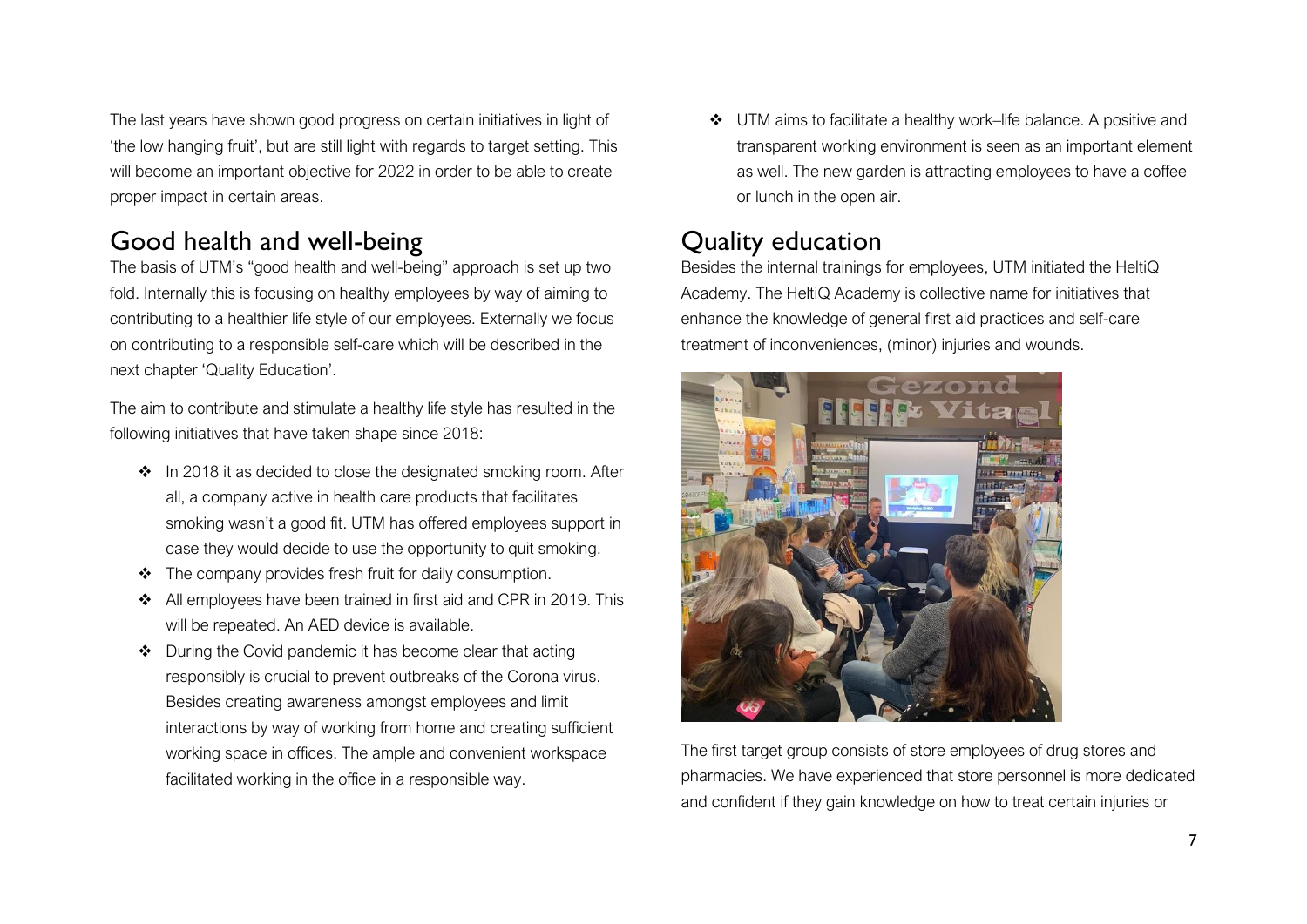inconveniences. These trainings are given in-store and at various other occasions.

Secondly, UTM aims to provide clear information to the end users of its products by providing self-care information on its website and on video channels like YouTube. This enhances the proper use of the product by way of a short and clear video explanation on how to use a product.



The group of store personnel as well as the end users benefits from the 3 step treatment roadmap as is provided on the packaging of our first aid wound care products.



## <span id="page-7-0"></span>Responsible consumption and production

#### <span id="page-7-1"></span>INTERNAL

In 2018 UTM started measuring its carbon footprint. So far no targets have been set. The objective is to gain understanding of the measurement system and movements before setting targets and take certain measures to reduce the carbon footprint.

| <b>Energy usage building and production</b> |         |         |         |         |  |
|---------------------------------------------|---------|---------|---------|---------|--|
| (in kilo grams CO2)                         | 2018    | 2019    | 2020    | 2021    |  |
| Electricity usage                           | 68.509  | 56.989  | 51.348  | 49.713  |  |
| Gas for heating                             | 48.989  | 46.849  | 40.342  | 41.251  |  |
| Total CO2 due to Energy Usage               | 117.498 | 103.838 | 91.690  | 90.964  |  |
| Compared to prior year                      |         | $-12%$  | $-12%$  | $-1%$   |  |
| <b>Business travel</b>                      |         |         |         |         |  |
| Company cars                                | 54.962  | 33.678  | 20.054  | 21.960  |  |
| Air travel                                  | 28.559  | 5.334   |         |         |  |
| Total CO2 due to business travel            | 83.521  | 39.013  | 20.054  | 21.960  |  |
| Compared to prior year                      |         | -53%    | -49%    | 10%     |  |
| <b>Total CO2 footprint</b>                  | 201.019 | 142.851 | 111.744 | 112.924 |  |
| Compared to prior year                      |         | -29%    | $-22%$  | 1%      |  |